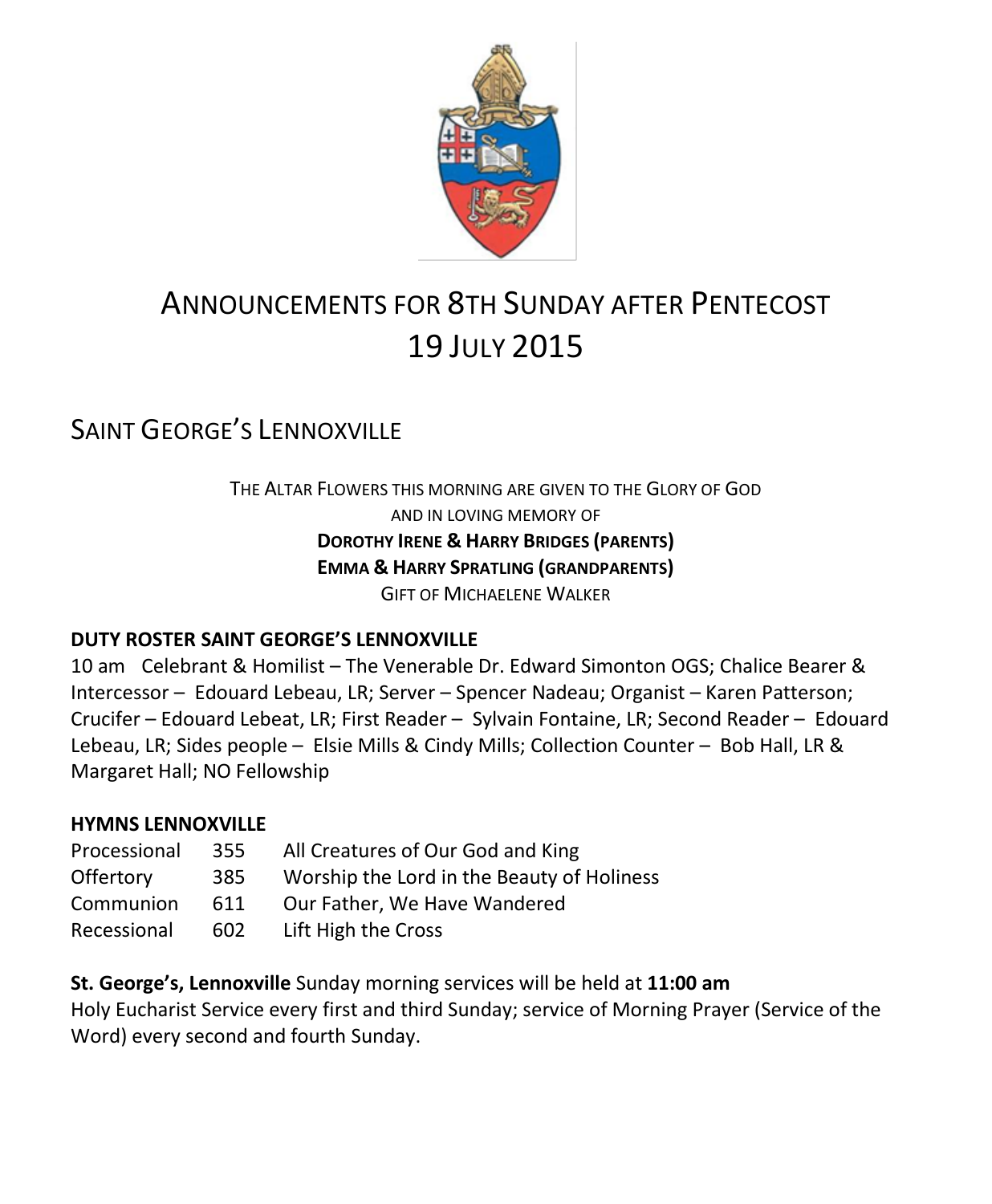#### **FLOWERS FOR THE ALTAR - LENNOXVILLE**

You are encouraged to bring cut flowers from your gardens to put on the altar for Sunday morning. Vases are available. If the flowers are in memory of a loved one, please provide a note with the details. There will not be any flowers from the florist during July and August.

## **SAINT BARNABAS NORTH HATLEY**

#### THE ALTAR FLOWERS THIS MORNING ARE GIVEN TO THE GLORY OF GOD AND IN LOVING MEMORY OF **TIA WALLMAN, WHOSE FUNERAL TOOK PLACE HERE YESTERDAY** GIFT OF HER FAMILY

**St. Barnabas, North Hatley** Sunday morning services will be held at 9**:00 am** Holy Eucharist Service every first and third Sunday; service of Morning Prayer (Liturgy of the Word) every second and fourth Sunday.

In addition to the Morning Prayer Services on the 2<sup>nd</sup> and 4<sup>th</sup> Sundays, there will be a short half hour Eucharist at 4 pm, celebrated by Fr Edward, followed by the Fresh Start Model discussions. These discussions are aimed at helping congregations in transition understand the underlying issues that parishes wrestle with as they attempt to discern future ministry and mission. It is hoped as many members of our congregation as possible will take part in this process of discernment. Everyone will be welcomed openly and their opinions respectfully heard.

#### **The following schedule lists the topics of discussion:**

July 26th Congregational History taking and Understanding August 9th Congregational Development 101 August 23rd Learning Conflict Awareness August  $30<sup>th</sup>$  Understanding Power, Influence, Control and Authority in a congregation

It is hoped as many members of our congregation will take part in these discussions. Everyone will be welcomed openly and their opinions respectfully heard.

# ON THIS WEEK

#### **BIBLE STUDY – NORTH HATLEY**

YOU ARE INVITED TO A 6 WEEK BIBLE STUDY on 1 Thessalonians at the home of Steve and Barbara Allatt, 23 Leslie, Hatley Acres, North Hatley. Starting on Wednesday July 8<sup>th</sup> from 7:00 -8:30 pm. Call Al Salt for details 819 842 2717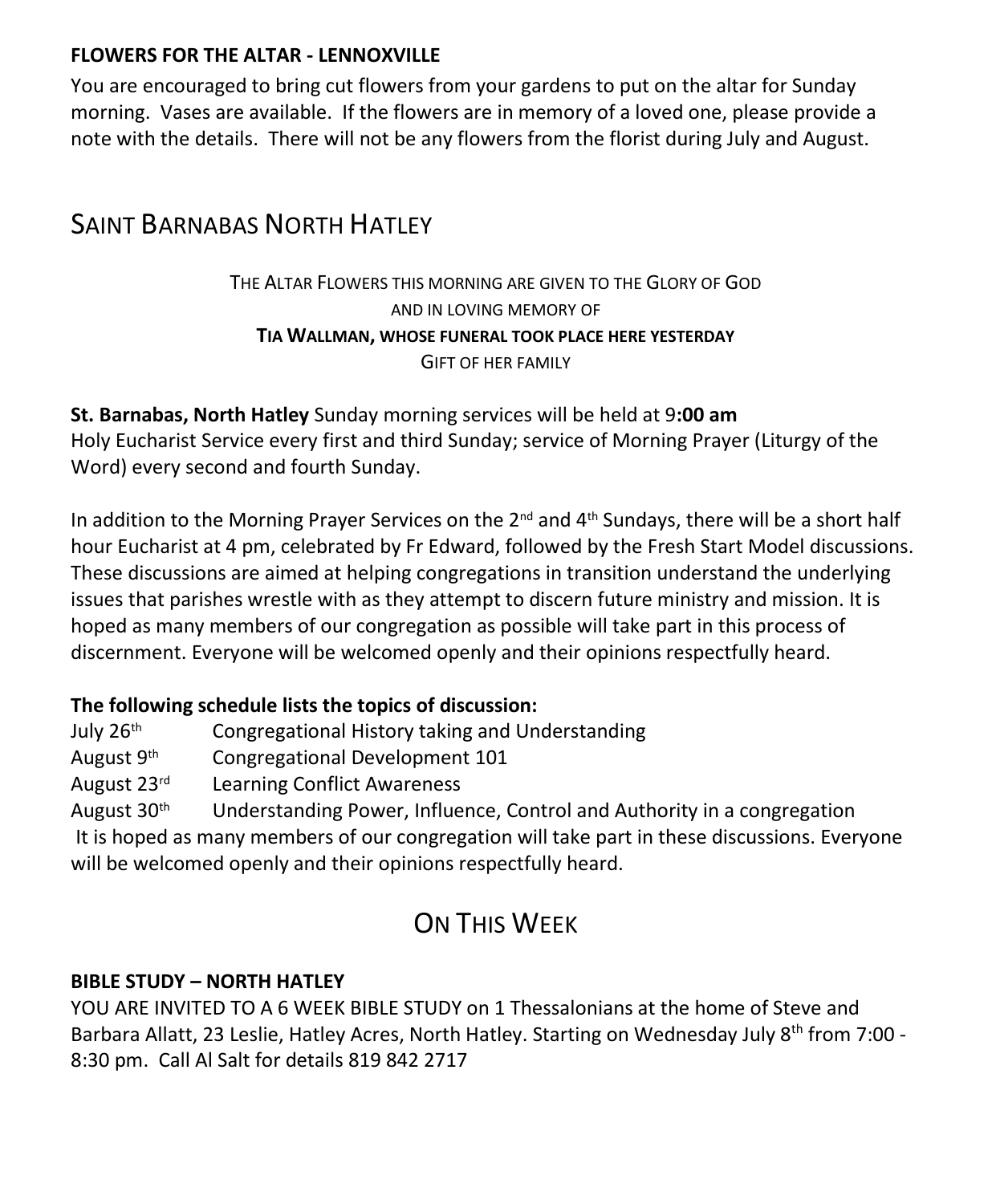### SERVICES THIS WEEK

| <b>TODAY</b>       | $9:00 \text{ AM}$ | <b>SUNG EUCHARIST</b> | <b>NORTH HATLEY</b> |
|--------------------|-------------------|-----------------------|---------------------|
|                    | $9:15 \text{ AM}$ | <b>MORNING PRAYER</b> | <b>MAGOG</b>        |
|                    | 11:00 AM          | <b>SUNG EUCHARIST</b> | LENNOXVILLE         |
| <b>NEXT SUNDAY</b> | <b>9 AM</b>       | <b>MORNING PRAYER</b> | <b>NORTH HATLEY</b> |
|                    | $9:15$ AM         | <b>SUNG EUCHARIST</b> | <b>AYER'S CLIFF</b> |
|                    | $9:15$ AM         | <b>SAID EUCHARIST</b> | <b>MAGOG</b>        |
|                    | 11 AM             | <b>MORNING PRAYER</b> | LENNOXVILLE         |
|                    | $11 \text{ AM}$   | <b>SUNG EUCHARIST</b> | <b>COATICOOK</b>    |
|                    | 4 PM              | <b>SAID EUCHARIST</b> | <b>NORTH HATLEY</b> |

# DEANERY MEETINGS AT ST GEORGE'S LENNOXVILLE

#### **DEANERY WORSHIP MINISTRY TEAM**

Meets Tuesday, August 18 at 10:00 – 11:00 am in the Upper Room

### UPCOMING EVENTS

#### **SUMMER YOUTH THEATRE - LENNOXVILLE**

Aidan Strange and the youth will be performing a play at St. George's Lennoxville in the Main Hall on Tuesday, July 28 at 6 pm.

#### **OPTIONS PREGNANCY CENTRE'S MEGA GARAGE SALE - LENNOXVILLE**

July 31st (Friday) & August 1 (Saturday) at the Fafard home (bring donations to 2830 College, Lennoxville) Talk to Helen MacDonald, Candace Warner Herring or Nadine Fafard if you would like to help in any way.

#### **CONCERTS - MAGOG**

Mercredis (22 Juillet, 29 Juillet et 4 Août) à midi au Parc des Braves, Magog : Maude Fréchette-Gagné et Jean-Yves St-Pierre. 22 Juillet (Maude en solo, voix, flûtes, percussion ...). 29 Juillet (voix, flûtes à bec, flûte double, galoubet et tambour) et 4 Aout (voix et cordes ; chifonie, clavicythérium et harpe)

### CHURCH CALENDAR

MONDAY FERIA TUESDAY FERIA **WEDNESDAY SAINT MARY MAGDALENE**